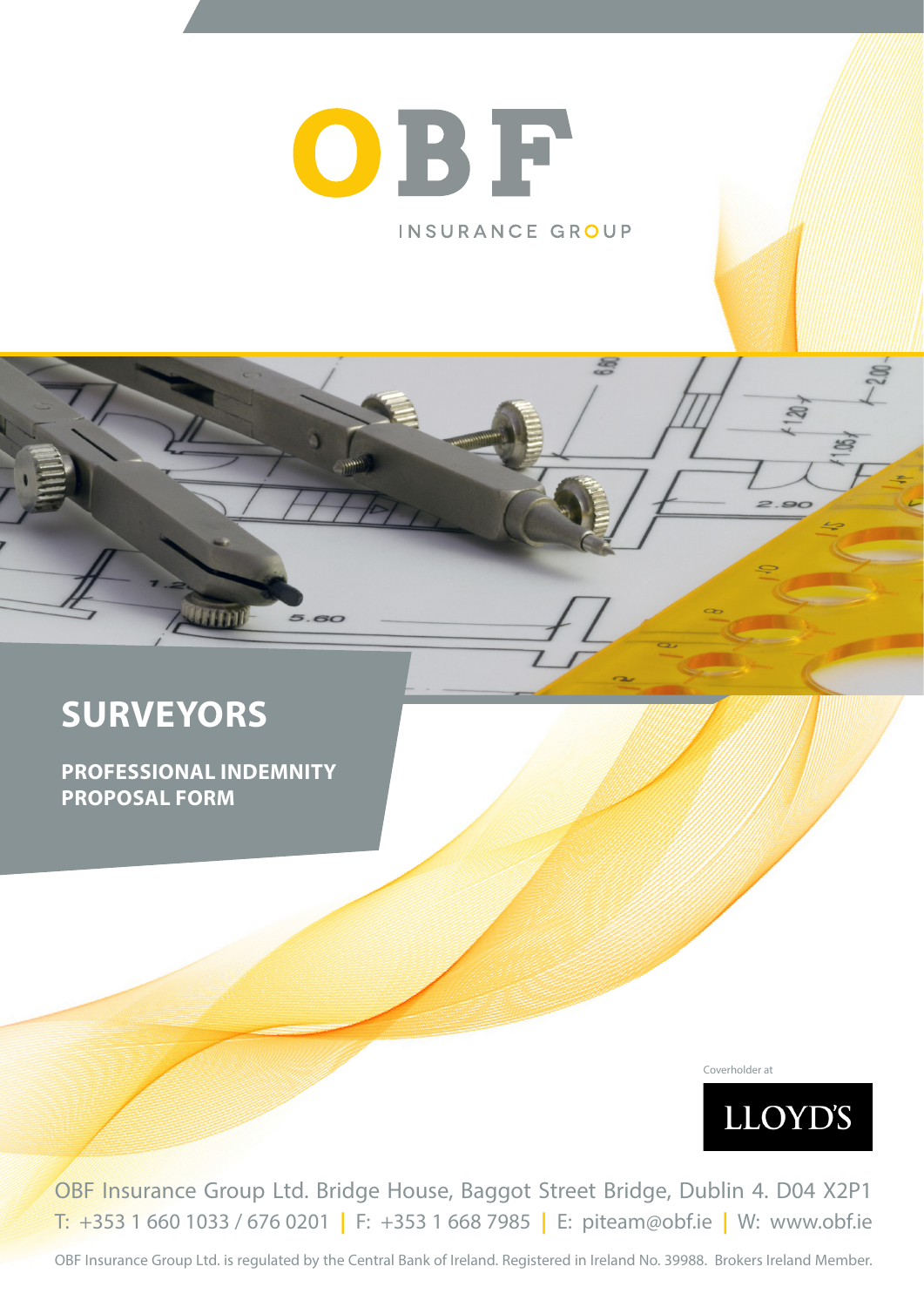# **Please Note:**

- This is is a proposal for a contract of insurance, in which 'proposer' or 'you/your' means the individual, company, partnership, limited liability partnership, organisation or association proposing cover.
- This is a proposal form for a policy relating to claims made against the Insured during the period of the policy only – CLAIMS MADE.
- OBF Insurance Group Ltd. draws your attention to the importance of answering all questions honestly and with reasonable care. The answers you give us must be true and complete. This is for your protection because, if you do not give us full and complete information, a claim under your policy could be declined or your cover cancelled. You should also advise us of any material changes in your circumstances which might alter the subject matter of the policy or the nature of the risk being insured. If you do not advise us of such changes, cover under the policy may be lost.
- The proposal form must be completed, signed and dated by a person who is of legal capacity and has the authorisation to request this insurance for the Proposer.
- This form does not bind the Proposer but will form part of the Insurance contract if taken up.

# **Please supply the following additional information:**

- Company Brochure
- CVs of Principals
- Copy of Standard Contract Terms and Conditions (if applicable)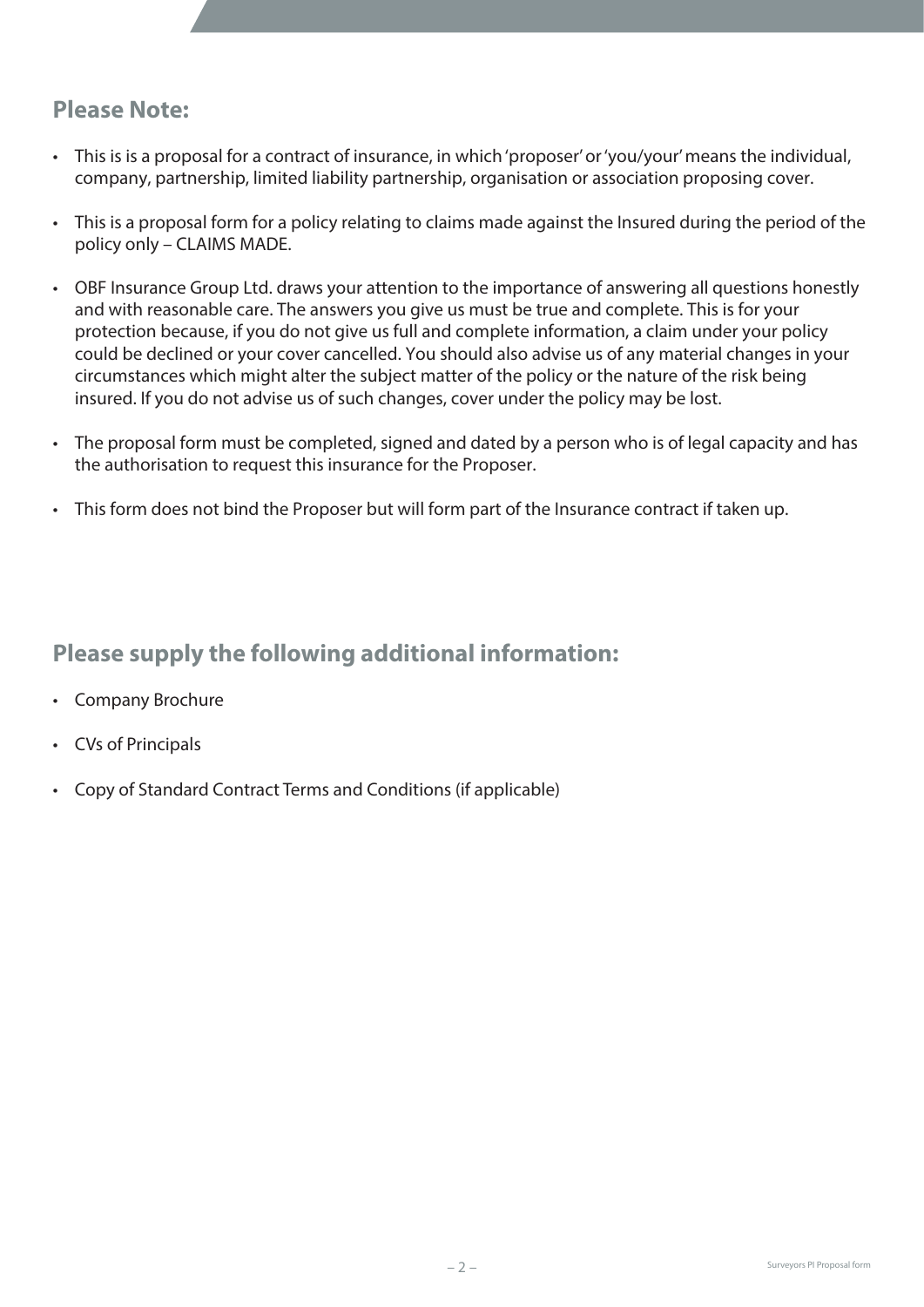# **DETAILS OF THE PROPOSER**

**1.** Name(s) (including trading names/subsidiary companies) of all entities to be Insured:

| 2. Main Address:                 |                                |                               |  |
|----------------------------------|--------------------------------|-------------------------------|--|
|                                  |                                |                               |  |
|                                  |                                |                               |  |
| 3. Website:                      |                                |                               |  |
| 4. Email address:                |                                |                               |  |
| 5. Phone No:                     | 6. Establishment Date of Firm  |                               |  |
| 7. Please state total number of: | Principals/Partners/Directors: | <b>Other Technical Staff:</b> |  |
|                                  | <b>Qualified Staff:</b>        | Administrative/Other:         |  |
|                                  |                                |                               |  |

**8.** a) Details of all Directors/Partners/Principals:

| <b>Partners/Principals</b> | <b>Qualifications</b> | <b>Date Qualified</b> | <b>How long a Director,</b><br><b>Partner, Principal of</b><br>this firm/company |
|----------------------------|-----------------------|-----------------------|----------------------------------------------------------------------------------|
|                            |                       |                       |                                                                                  |
|                            |                       |                       |                                                                                  |
|                            |                       |                       |                                                                                  |
|                            |                       |                       |                                                                                  |
|                            |                       |                       |                                                                                  |

| 9. a) Has the Name of the Proposer ever been changed?                                         | Yes | No. |
|-----------------------------------------------------------------------------------------------|-----|-----|
| b) Has any other practice or business amalgamated or merged with you?                         | Yes | No  |
| c) Have you purchased any other practice or business?<br>If Yes, please provide full details: | Yes |     |
|                                                                                               |     |     |

**10.** Is cover required for any Partner's Liability prior to joining the firm? Yes  $\vert$  \ No If Yes, please provide Name of Partner, Name of Previous Firm and Date at which the Partner joined the above firm:

**11.** If the Proposer is a sole practitioner, what procedures are in place for periods of absence from the office or illness? Please provide full details: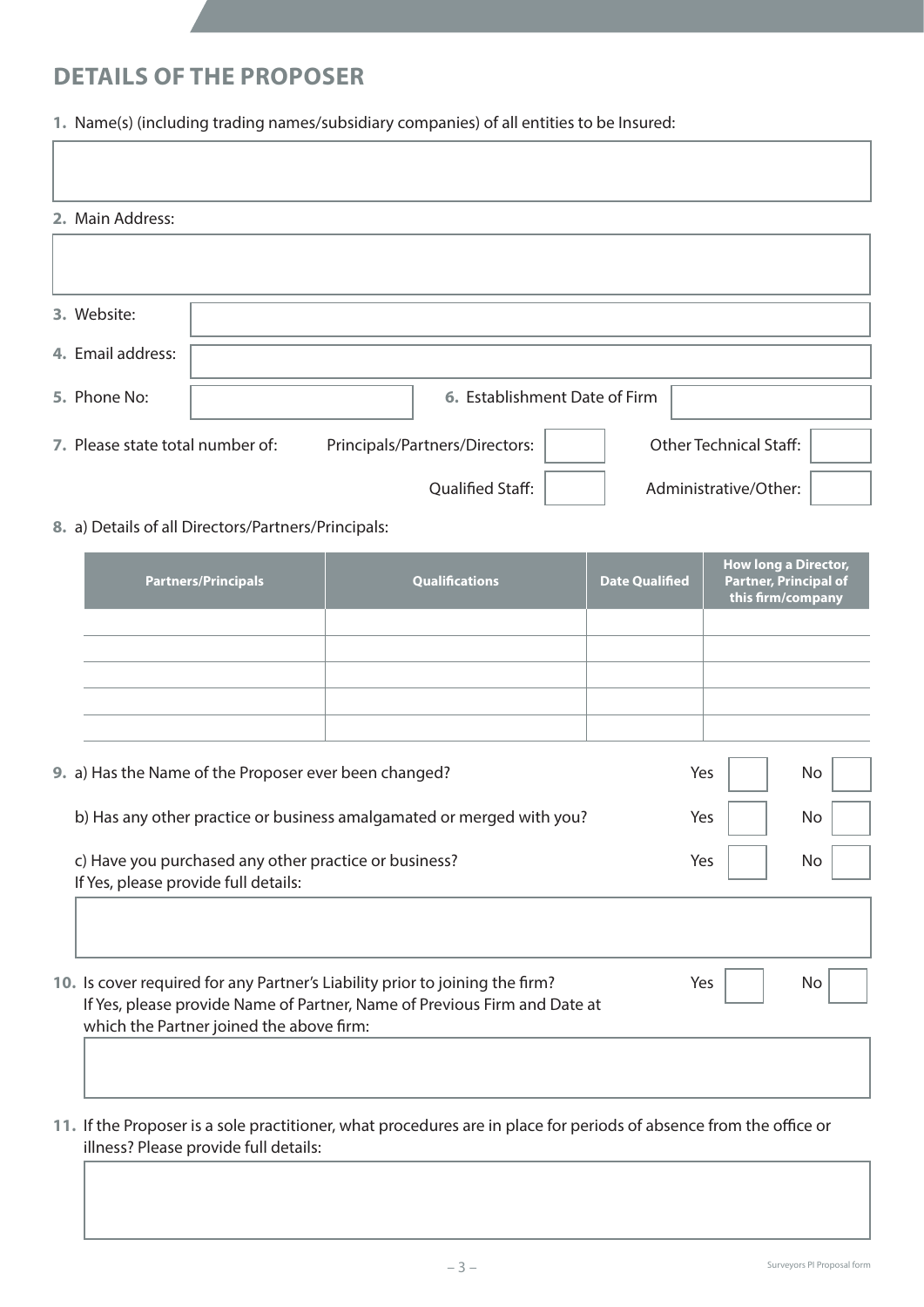- **12.** Please list the professional, regulatory bodies, trade associations or societies to which you belong:
- **13.** Please give the name and experience of any person carrying out structural surveys and/or valuation Reports who is not a Fellow of Associate of the Royal Institute of Chartered Surveyors or a Fellow or Associate of the Incorporated Society of Valuers and Auctioneers, or Royal Institute of British Architects or Fellow of the Faculty of Surveyors (or its equivalent in Ireland):

| 14. a) Are written references obtained in respect of new employees?                                                                         | Yes | No  |
|---------------------------------------------------------------------------------------------------------------------------------------------|-----|-----|
| b) Is any Partner/Director or Employee allowed to sign cheques on his /her<br>signature alone?                                              | Yes | No  |
| If Yes, up to what amount?                                                                                                                  | €   |     |
| c) How often are the entries on the Cash Book reconciled against the Bank<br>Statements by a senior person, other than the head bookkeeper? |     |     |
| d) Has the proposer ever sustained any loss through fraud or dishonesty of<br>any employee?                                                 | Yes | No. |
| If Yes, please provide full details:                                                                                                        |     |     |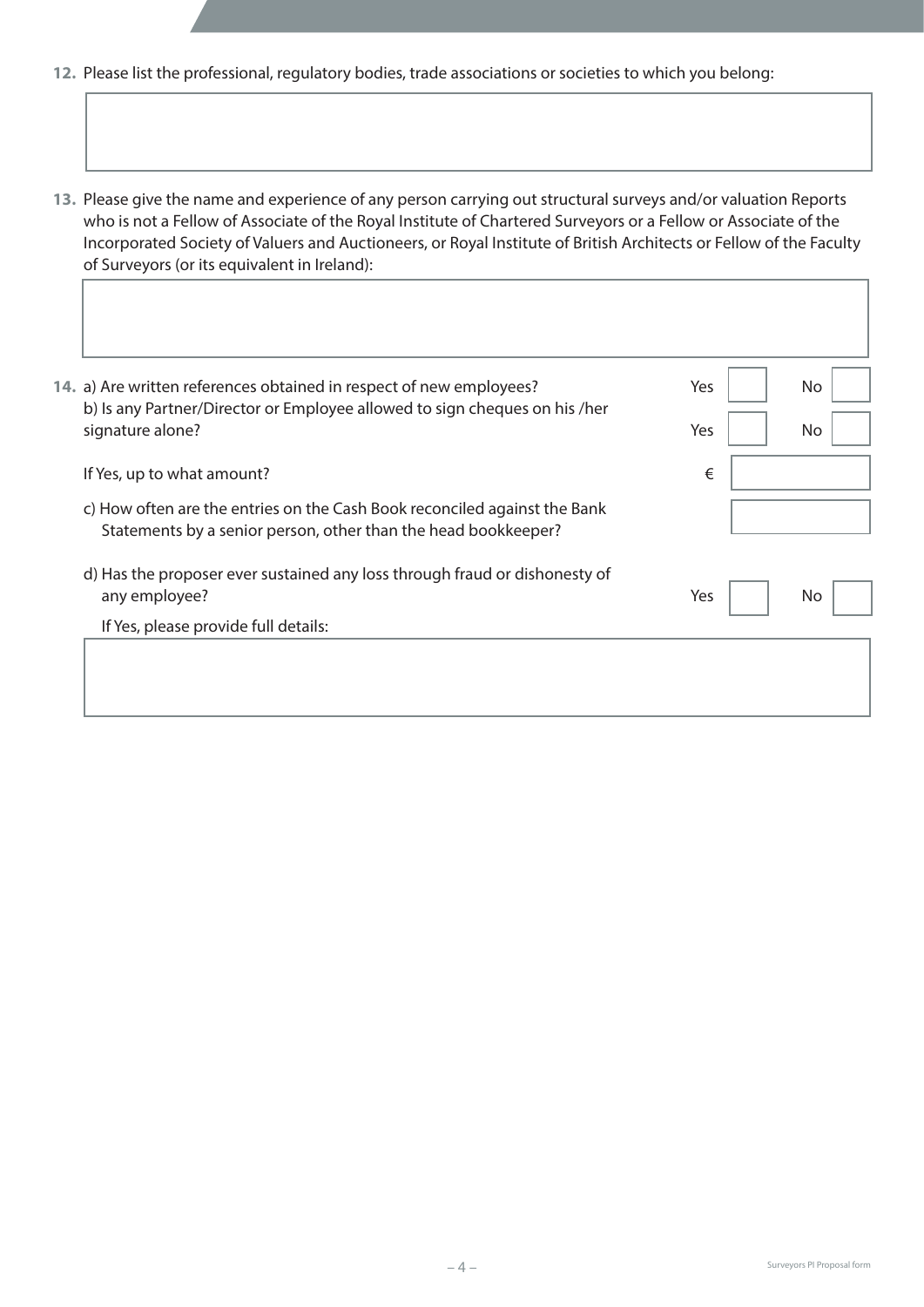# **DETAILS OF ACTIVITIES/INCOME/FEES**

## **1.** a) Please provide the details of your gross fees:

|                        |  | <b>Last Financial Year</b> |  | <b>Current Financial Year</b> |  |  |  |  | <b>Estimate for Next Financial Year</b> |  |
|------------------------|--|----------------------------|--|-------------------------------|--|--|--|--|-----------------------------------------|--|
|                        |  |                            |  |                               |  |  |  |  |                                         |  |
| Gross Fee              |  |                            |  |                               |  |  |  |  |                                         |  |
| Maximum Fee            |  |                            |  |                               |  |  |  |  |                                         |  |
| Average Fee            |  |                            |  |                               |  |  |  |  |                                         |  |
|                        |  |                            |  |                               |  |  |  |  |                                         |  |
| b) Financial Year End: |  |                            |  |                               |  |  |  |  |                                         |  |

**2.** a) Please provide a percentage split of your income by geographical area:

|                                            | % of Gross Fees |
|--------------------------------------------|-----------------|
| Domestic Contracts (Ireland)               |                 |
| <b>UK Contracts</b>                        |                 |
| <b>EU Contracts</b>                        |                 |
| USA/Canada (Subject to non USA/Canada Law) |                 |
| USA/Canada (Subject to USA/Canada Law)     |                 |
| Rest of the World Contracts                |                 |

**3.** a) Please confirm the percentage split of your income by geographical area in Ireland:

| Area | $O/_{\sim}$ |
|------|-------------|
|      |             |
|      |             |
|      |             |
|      |             |

## b) If other, please specify area(s)/country(s) and corresponding percentage of your income:

| Area |  |
|------|--|
|      |  |
|      |  |
|      |  |
|      |  |

- **4.** What percentage of your gross fees was derived in the previous financial year from your largest client?
- **5.** Please list the proposer's six largest contracts in the last five years:

| <b>Client</b> | <b>Territory</b> | Description of<br>Professional Services | <b>Total</b><br><b>Contract</b><br><b>Value</b> | Your<br><b>Fees</b> | <b>Start</b><br><b>Date</b> | <b>End</b><br><b>Date</b> |
|---------------|------------------|-----------------------------------------|-------------------------------------------------|---------------------|-----------------------------|---------------------------|
|               |                  |                                         |                                                 |                     |                             |                           |
|               |                  |                                         |                                                 |                     |                             |                           |
|               |                  |                                         |                                                 |                     |                             |                           |
|               |                  |                                         |                                                 |                     |                             |                           |
|               |                  |                                         |                                                 |                     |                             |                           |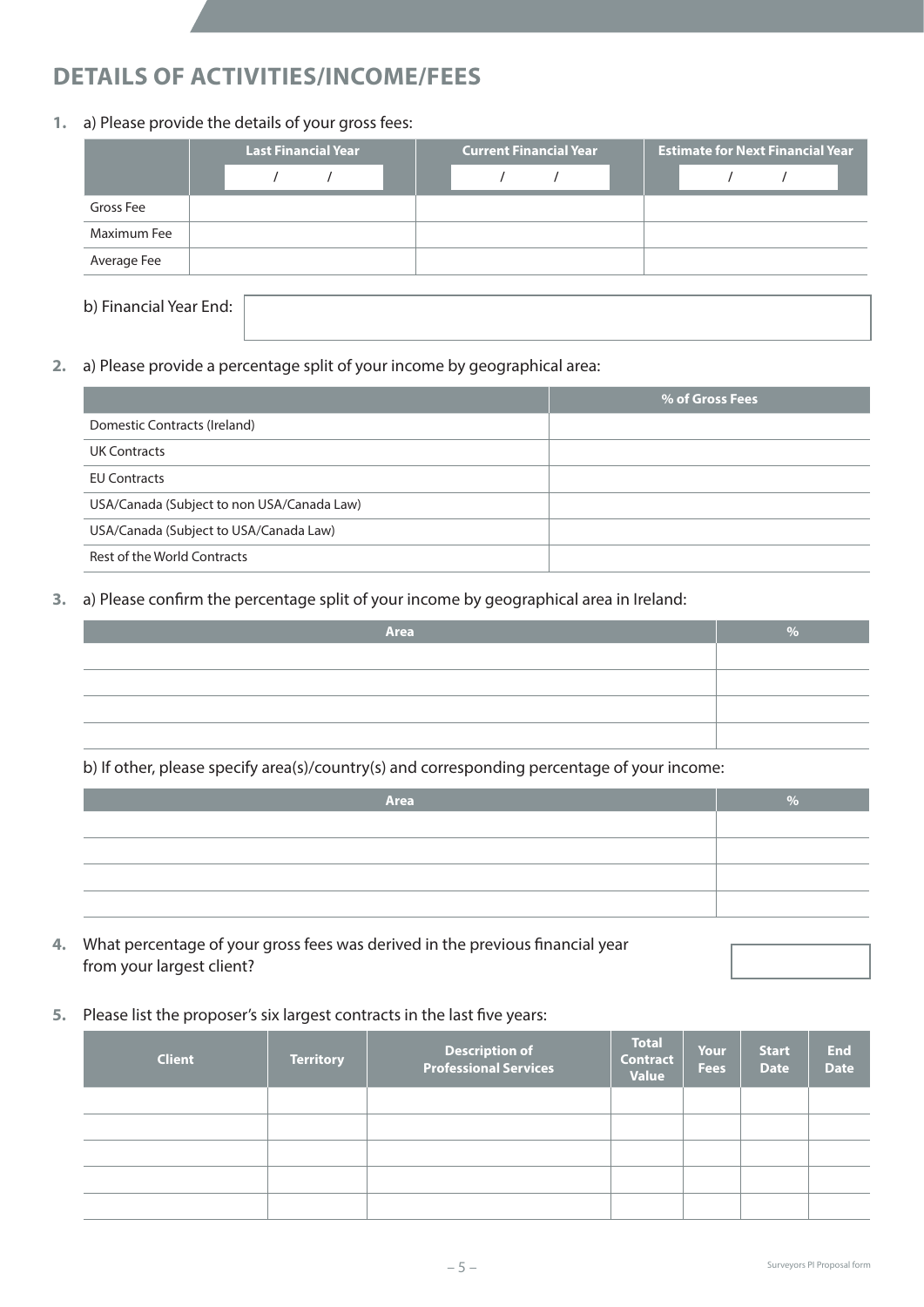**6.** Please provide a split of gross fees in the previous financial year::

| <b>Activity</b>                                                                                           | $\frac{0}{0}$ |
|-----------------------------------------------------------------------------------------------------------|---------------|
| <b>Quantity Surveying</b>                                                                                 |               |
| <b>Building Surveying</b>                                                                                 |               |
| Land/Mineral/Hydrographic Surveying                                                                       |               |
| Residential Surveys/Valuations for Lending purposes                                                       |               |
| Other Residential Surveys/Valuations                                                                      |               |
| Commercial Surveys/Valuations for Lending Purposes                                                        |               |
| <b>Other Commercial Surveys/Valuations</b>                                                                |               |
| Planning & Development Consultancy                                                                        |               |
| Project Co-Ordination (where you have No responsibility for appointment of other consultants/contractors) |               |
| Project Management (where you have responsibility for appointment of other consultants/contractors)       |               |
| Architectural                                                                                             |               |
| Environmental                                                                                             |               |
| <b>Residential Property Management</b>                                                                    |               |
| <b>Commercial Property/Land Management</b>                                                                |               |
| <b>Rent Reviews/Lease Renewals</b>                                                                        |               |
| <b>Residential Estate Agency</b>                                                                          |               |
| <b>Commercial Estate Agency</b>                                                                           |               |
| Auctioneering - Livestock                                                                                 |               |
| Auctioneering - Other                                                                                     |               |
| <b>Building Society Agency</b>                                                                            |               |
| <b>General Insurance Business</b>                                                                         |               |
| <b>Financial Services</b>                                                                                 |               |
| Loss Assessing and Adjusting                                                                              |               |
| Other Work - Please provide full details on a separate sheet                                              |               |
| <b>TOTAL</b>                                                                                              | 100%          |

**7.** If you have ceased to provide any of the services detailed in Question 6 above in the last three years, please confirm the nature of services provided and the fees derived from this activity(ies):

**8.** Please provide further information about the work you have undertaken in the past for the following activities: a) Quantity Surveying:

| Average total contract value in the last 3 years:            |  |
|--------------------------------------------------------------|--|
|                                                              |  |
| Highest total individual contract value in the last 3 years: |  |
|                                                              |  |

b) Residential Surveys/Valuations for Lending Purposes. For the last 3 years please confirm:

| Average annual number of reports   |   |  |
|------------------------------------|---|--|
| Highest single property valuation: | € |  |
| Average Valuation:                 | € |  |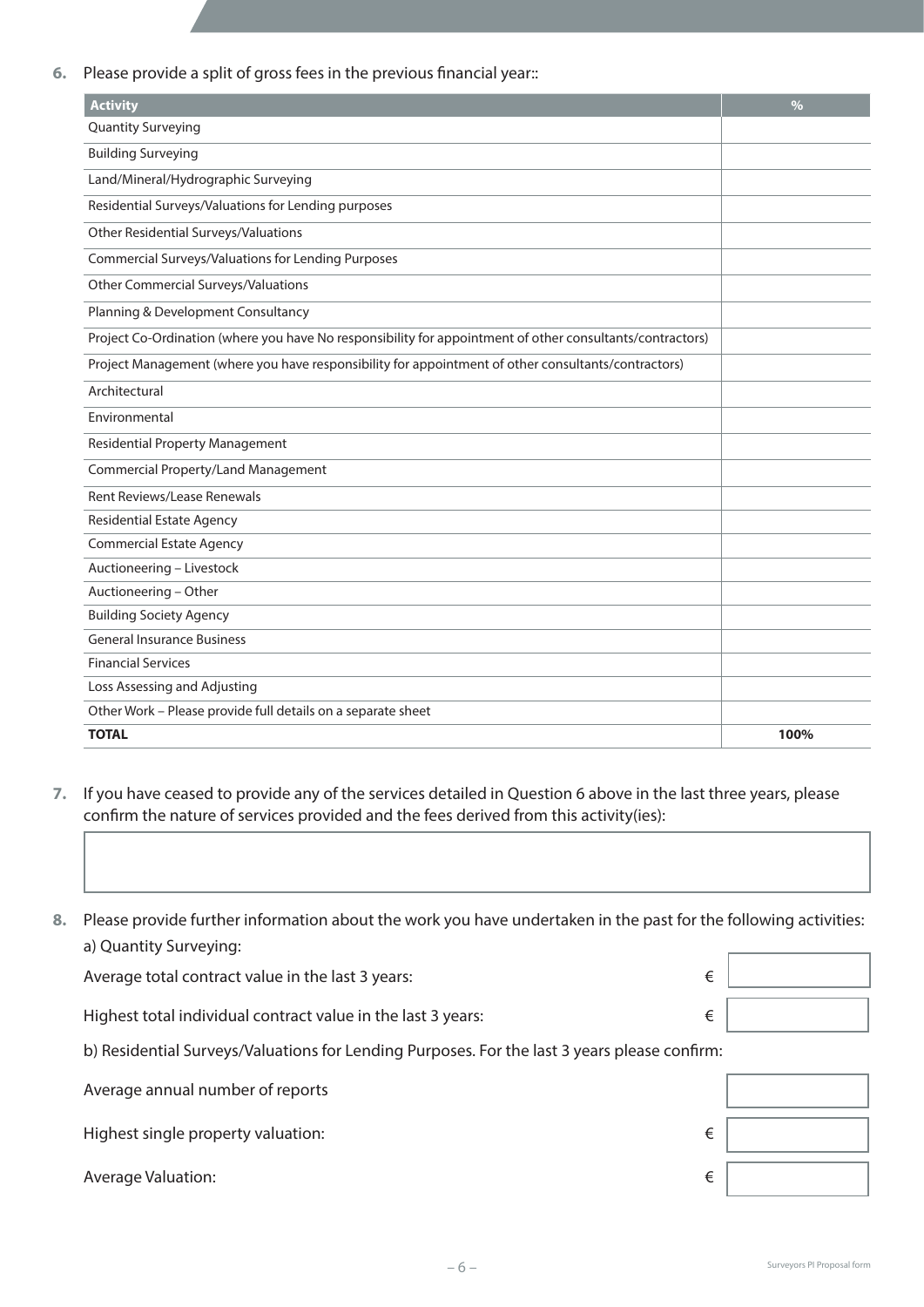Please identify your 3 largest clients:

| <b>Name</b> | Annual Fee Income - $\bm{\epsilon}$ |
|-------------|-------------------------------------|
|             |                                     |
|             |                                     |
|             |                                     |

| c) Commercial Surveys/Valuations for Lending Purposes:<br>Average annual no. of reports |   |
|-----------------------------------------------------------------------------------------|---|
| Highest single property valuation:                                                      | € |
| Highest single property valuation:                                                      | € |
| Average Valuation:                                                                      | € |

Please identify your 3 largest clients:

| <b>Name</b> | Annual Fee Income - $\boldsymbol{\epsilon}$ |
|-------------|---------------------------------------------|
|             |                                             |
|             |                                             |
|             |                                             |

#### d) Other Commercial Surveys/Valuations:

For the last 3 years please provide details of your 3 largest valuations:

| Valuation | <b>Client</b> | <b>Purpose</b> |
|-----------|---------------|----------------|
|           |               |                |
|           |               |                |
|           |               |                |

#### e) Project Co-Ordination:

| Please confirm the highest total individual contract value in the past 3 years: |  |
|---------------------------------------------------------------------------------|--|
| f) Project Management:                                                          |  |
| Please confirm the highest total individual contract value in the past 3 years: |  |

### g) Architectural Work:

Please provide details of the 3 largest contracts where construction commended during the last 3 years:

| <b>Description</b> | <b>Extent of Service</b><br>(full etc.) | <b>Total</b><br><b>Contract Value</b> | Approx.<br>Completion Date |
|--------------------|-----------------------------------------|---------------------------------------|----------------------------|
|                    |                                         |                                       |                            |
|                    |                                         |                                       |                            |
|                    |                                         |                                       |                            |

#### h) Environmental:

Please provide a full description of your activities:

Do you undertake any work which involves polluted or contaminated land or property, or advise third parties as to whether or not land or property may be polluted or contaminated? The set of the set of the set of the set of the set of the set of the set of the set of the set of the set of the set of the set of the set of the set of the set of the set of the set of the set o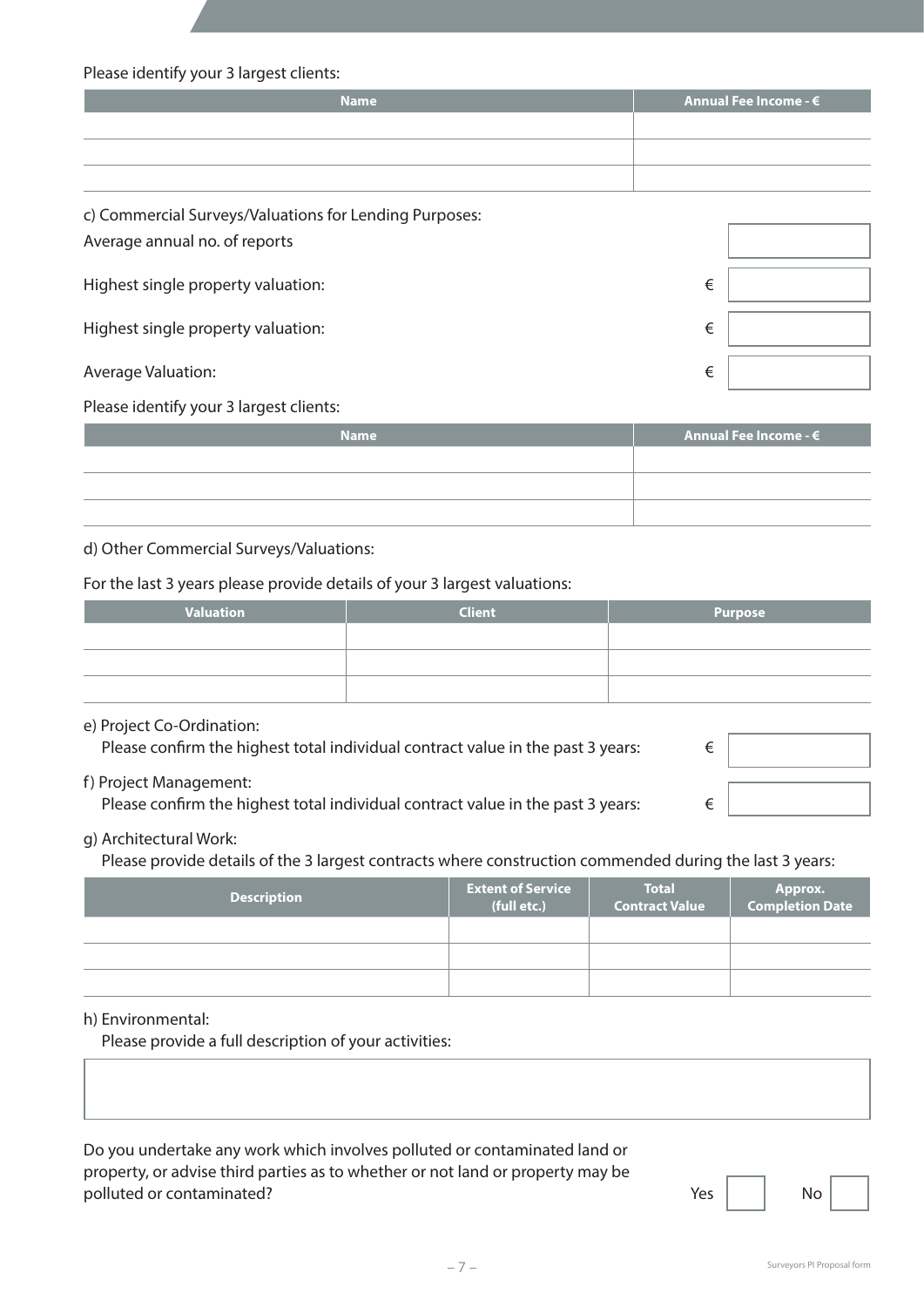| If Yes, do you have a standard contract or terms of engagement which incorporates<br>a disclaimer or limitation of liability in respect of pollution and contamination? | Yes | No. |
|-------------------------------------------------------------------------------------------------------------------------------------------------------------------------|-----|-----|
| If Yes, please confirm how long this has been used:<br>(Please attach a copy)                                                                                           |     |     |
| i) Commercial Property/Land Management (inc Rent Reviews etc.):<br>Is there a working diary system which is checked regularly?                                          | Yes | No  |
| j) Commercial Estate Agency:<br>Average individual property value handled in the last 3 years?                                                                          | €   |     |
| Highest individual property value handled in the last 3 years?                                                                                                          | €   |     |
| k) Auctioneering:                                                                                                                                                       |     |     |

# **Fees - € Max Value - € Ave Value - €** Livestock & Deadstock Fine Art or Antiques Property or Land Other – Please provide details on a separate sheet

| I) Financial Services:<br>Do you undertake any Financial Services activities?      | Yes | No |
|------------------------------------------------------------------------------------|-----|----|
| Are you tied (for the purposes of the Financial Services Act) to any organisation? | Yes | No |
| If independent, how are you regulated?                                             |     |    |

 m) Other Work: 

Please provide full details of any other work you undertake:

 For the last year please confirm the following:

| 9. | FOR SURVEY AND VALUATION WORK ONLY - If NONE please mark as N/A                                                                                                    |     | N/A |
|----|--------------------------------------------------------------------------------------------------------------------------------------------------------------------|-----|-----|
|    | a) Are valuations only undertaken by qualified valuers?<br>b) Please confirm who undertakes the Surveys/Valuations and their qualifications<br>(where applicable): | Yes | No  |
|    |                                                                                                                                                                    |     |     |
|    | c) Do you have any system in place for the cross-referencing of valuations for<br>similar properties?                                                              | Yes | No  |
|    | If Yes, how long has this system been in operation?                                                                                                                |     |     |
|    | If No, how would you support the accuracy of any valuation?                                                                                                        |     |     |
|    | d) Have vou at all times complied with the RICS Manual of Valuation Guidance                                                                                       |     |     |

 d) Have you at all times complied with the RICS Manual of Valuation Guidance Notes and the Statement of Asset Valuation Practice and Guidance Notes and, when issued, the Appraisal and Valuation Manual? The Most Connection of the Vest No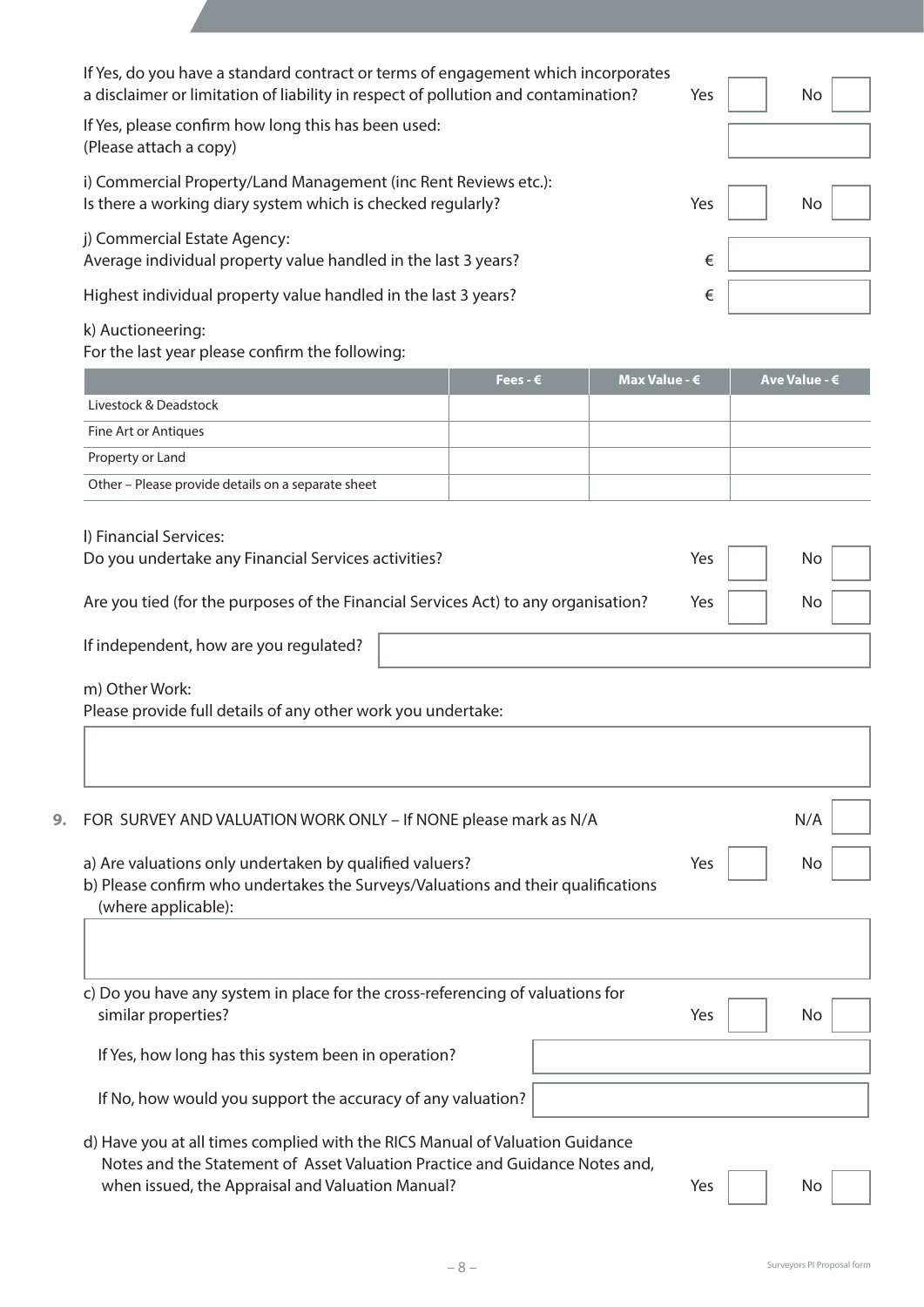If No, please explain:

| 10. Do you use a standard form of contract, agreement or letter of appointment?<br>If Yes, please attach a copy                                                        | Yes | No  |
|------------------------------------------------------------------------------------------------------------------------------------------------------------------------|-----|-----|
| 11. Do you always confirm verbal reports in writing?<br>If No, please explain:                                                                                         | Yes | No  |
| 12. Do you undertake any work which involves polluted land or property or advise third                                                                                 |     |     |
| parties as to whether or not land or property may be polluted or contaminated?                                                                                         | Yes | No. |
| If Yes, do you have a standard contract or terms of engagement which incorporates<br>a disclaimer or limitation of liability in respect of pollution or contamination? | Yes | No. |
| If Yes, please confirm how long this has been used and attach a copy:                                                                                                  |     |     |
|                                                                                                                                                                        |     |     |
| 13. a) Do you use the services of consultants, sub-contractors or agents?                                                                                              | Yes | No  |
| If Yes, do you require them to carry their own PI Insurance?                                                                                                           | Yes | No  |
| If Yes, to what limit?                                                                                                                                                 |     |     |
| b) What percentage of your income relates to sub-contracted work?                                                                                                      |     |     |
| 14. a) Does the Principals/Partners/Directors of the proposer have any association<br>with or financial interest in any other practice, company or organisation?       | Yes | No  |
| If Yes, please provide full details:                                                                                                                                   |     |     |
|                                                                                                                                                                        |     |     |

b) Is, or has the proposer been a member of a consortium, group practice, joint venture, strategic alliance or involved in any single project partnership? If Yes, please provide full details:

NB: Special arrangements must be made with insurers if indemnity is to be granted.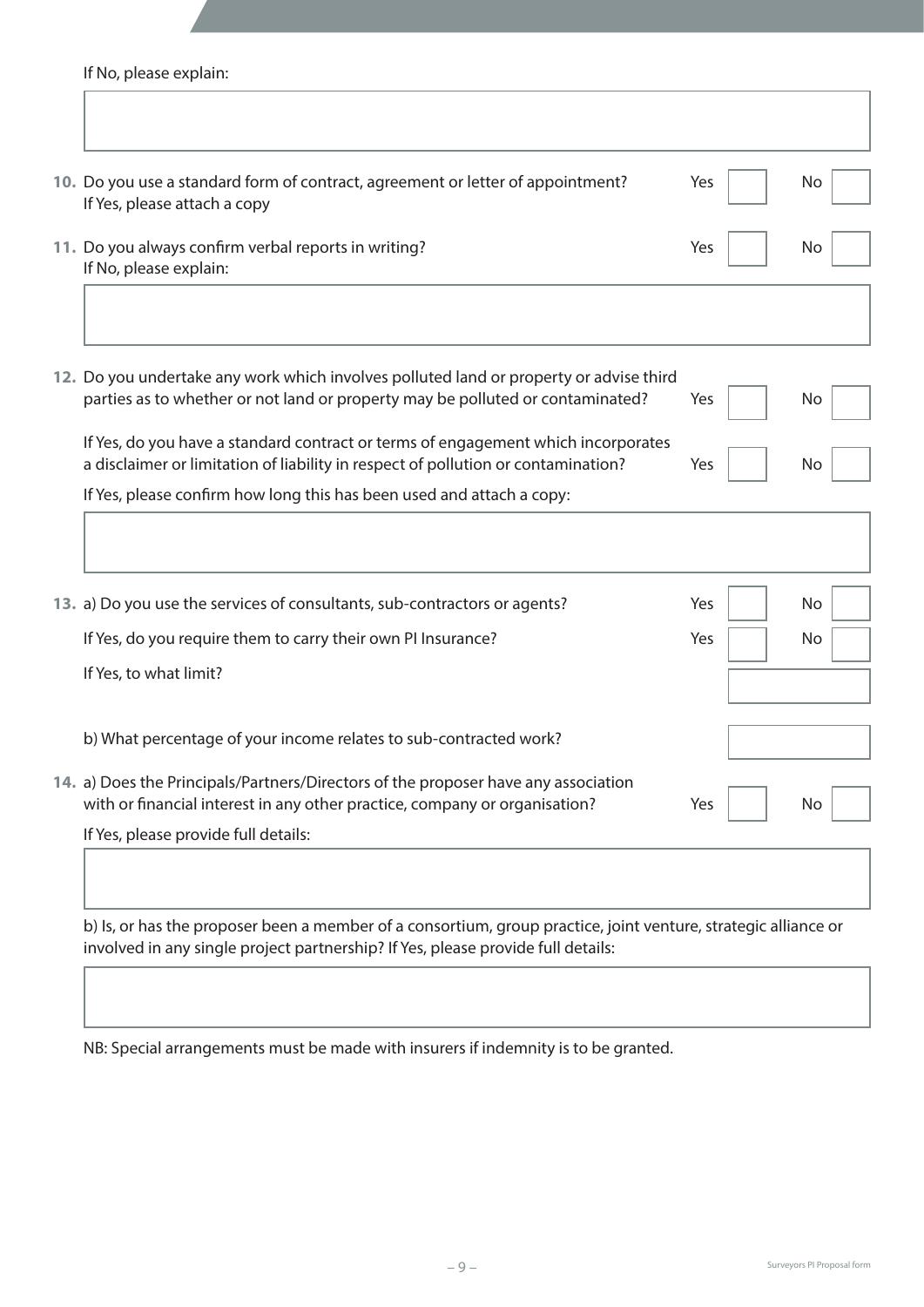# **PREVIOUS/CURRENT INSURANCE**

| 1. | Does the Proposer currently have a Professional Indemnity Insurance policy in force? Yes                                                   |            |            |     |            | No |
|----|--------------------------------------------------------------------------------------------------------------------------------------------|------------|------------|-----|------------|----|
|    | If Yes:                                                                                                                                    |            |            |     |            |    |
|    | a) Insurer                                                                                                                                 |            |            |     |            |    |
|    | b) Expiry Date                                                                                                                             |            |            |     |            |    |
|    | c) Limit of Indemnity                                                                                                                      |            |            |     |            |    |
|    | d) Excess                                                                                                                                  |            |            |     |            |    |
|    | e) Premium                                                                                                                                 |            |            |     |            |    |
|    | f) Expiry Retroactive Date                                                                                                                 |            |            |     |            |    |
| 2. | Has any previous policy for Professional Indemnity insurance been cancelled<br>or refused or had any special terms imposed by any insurer? |            |            | Yes |            | No |
|    | If Yes, please provide full details:                                                                                                       |            |            |     |            |    |
|    |                                                                                                                                            |            |            |     |            |    |
| 3. | Please indicate the Limit of Indemnity required:                                                                                           |            |            |     |            |    |
|    | €1,000,000<br>€500,000                                                                                                                     | €1,500,000 | €2,000,000 |     | €2,500,000 |    |
|    | €3,000,000<br>€5,000,000                                                                                                                   |            |            |     |            |    |
|    | Please specify if other:                                                                                                                   |            |            |     |            |    |
| 4. | What Excess is the Proposer prepared to carry uninsured?                                                                                   |            |            |     |            |    |
|    | €1,000, €2,500, €5,000, €10,000 or 'Other'                                                                                                 |            |            |     |            |    |

# **CLAIMS/CIRCUMSTANCES INFORMATION**

| Have any claims alleging negligent act, error or omission (successful or otherwise)<br>been made against you, your predecessors in business, or present or past partners, |             |                 |  |
|---------------------------------------------------------------------------------------------------------------------------------------------------------------------------|-------------|-----------------|--|
| principals or directors?                                                                                                                                                  | Yes $\vert$ | No <sub>1</sub> |  |
| If Yes, have such matters been notified to current or previous Underwriters?                                                                                              | Yes         | No              |  |
| Please provide full details:                                                                                                                                              |             |                 |  |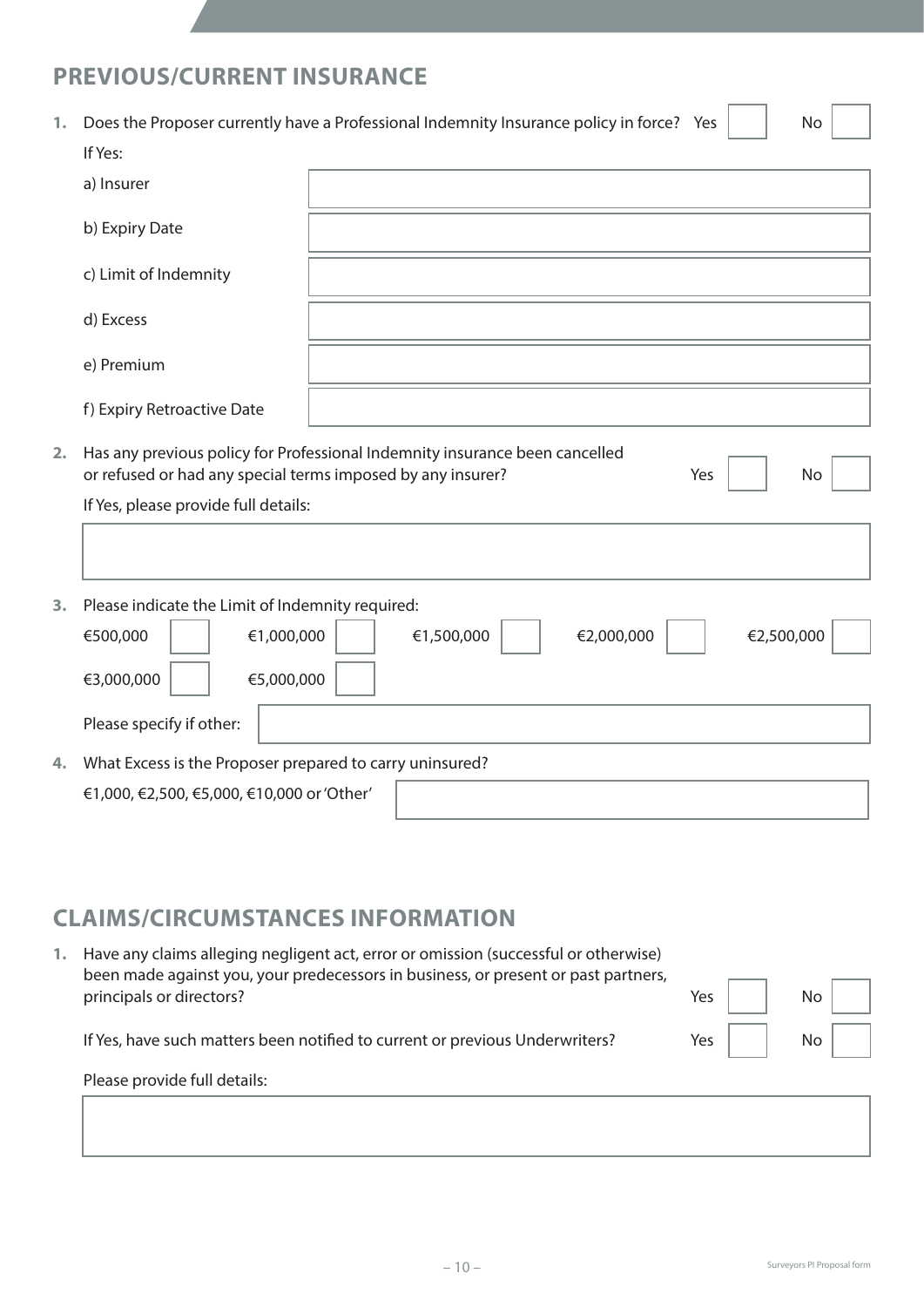**2.** Are you or any partners, directors or principals, after having made full enquires, including of all staff, aware of any of the following matters

| a) Any circumstances which may give rise to a claim against you, your predecessors |     |     |
|------------------------------------------------------------------------------------|-----|-----|
| in business or any past or present partner, director principal or employees?       | Yes | No. |
| b) The receipt of any complaints, whether oral or in writing, regarding services   |     |     |
| performed or advice given by you?                                                  | Yes | No. |
| If Yes, please provide full details:                                               |     |     |
|                                                                                    |     |     |

# **DATA PROTECTION**

OBF Insurance Group Ltd. recognise that protecting personal information including sensitive personal information is very important and we recognise that you have an interest in how we collect, use and share such information. Our Data Protection Policy is in line with the requirements under the General Data Protection Regulations (GDPR) which are effective from 25 May 2018.

Please read the following carefully as it contains important information relating to the information that you give us or has been provided to us on your behalf. If you provide information relating to anyone other than yourself, you are responsible for obtaining their consent to the use of their data in the manner outlined below.

Full details of how we collect, use, store and protect your data can be found in our Data Privacy Notice, a copy of which is available on request or via our website, www.obf.ie.

## **What does OBF Insurance Group Ltd. do with your personal data?**

Information you provide will be used by OBF Insurance Group Ltd. for the purposes of processing your application and administering your insurance policy. OBF Insurance Group Ltd. may need to collect sensitive personal data relating to you (such as medical or health records) in order to process your application and/or any claim made.

All information supplied by you will be treated in confidence by OBF Insurance Group Ltd. and will not be disclosed to any third parties except (a) to our agents, sub –contractors and reinsurers (b) to third parties involved in the assessment, administration or investigation of a claim (c) where your consent has been received or (d) to meet our legal or regulatory obligations. In order to provide you with products and services this information will be held in the data systems of OBF Insurance Group Ltd. or our agents or subcontractors. The data is held on servers with multiple layers of security. Please note that some servers which may hold your data are located outside the EU.

We will hold data collected from you for the duration of our business relationship with you and for six years after that. This is a requirement under the Central Bank's Consumer Protection Code 2012. Your data may be used for the purposes of automated decision making but will not be used for profiling purposes.

OBF Insurance Group Ltd. may pass your information to other companies for processing on its behalf. OBF Insurance Group Ltd. will ensure that its transfer of data is lawful and that your information is kept securely and only used for the purpose for which it was provided.

Calls to and from OBF Insurance Group Ltd. are recorded for quality assurance or verification purposes.